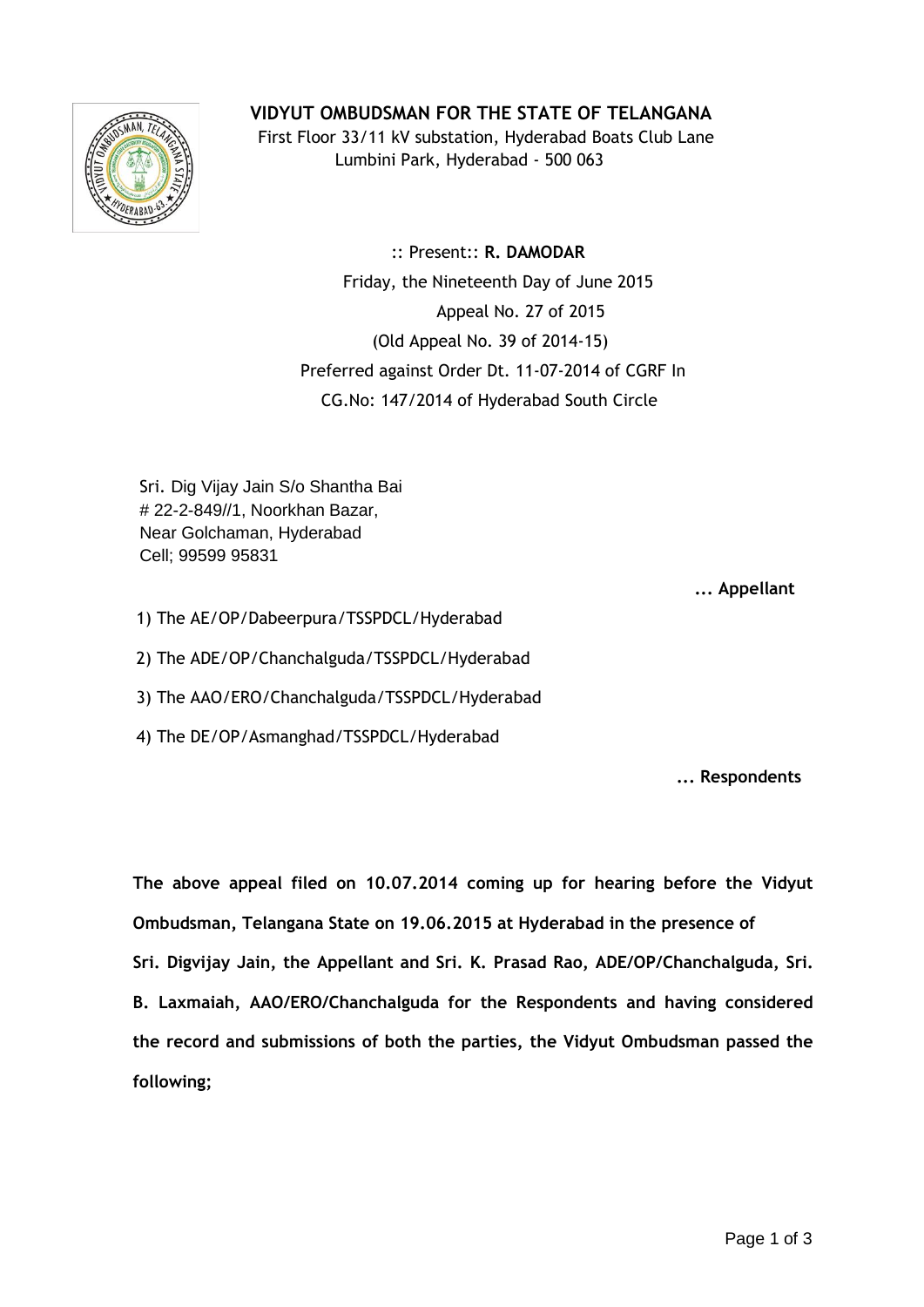## **AWARD**

Heard. Both parties have agreed to mediation and in the mediation, they have agreed to the following:

| There was a pilferage case in 2001 and the assessment was made for:                        | Rs 23, 228/-       |
|--------------------------------------------------------------------------------------------|--------------------|
| less: $\frac{1}{2}$ the amount was paid by the consumer on 17 <sup>th</sup> February 2001: | Rs 11,614/-        |
| Balance left:                                                                              | Rs 11,614/-        |
| The Divisional Engineer/ assessment passed final orders on appeal                          |                    |
| and arrived at the amount:                                                                 | Rs 22,624/-        |
| The Superintending Engineer/Assessment/Appellate authority on                              |                    |
| appeal after considering the claim of the Appellant arrived                                |                    |
| at the figure :                                                                            | Rs 15,695/-        |
| Difference :                                                                               | Rs 6,929/-         |
|                                                                                            |                    |
| The amount arrived by the Superintending Engineer/ assessment                              |                    |
| regarding final assessment:                                                                | Rs 15,695/-        |
| The amount paid by the Appellant on $17th$ Feb 2001:<br>Less:                              | <u>Rs 11,614/-</u> |
| Balance due by the Appellant:                                                              | Rs 4,081/-         |
|                                                                                            |                    |
| The surcharge assessed by the respondents :                                                | Rs 7,401/-         |
| Less the respondents agreed to reduce the surcharge by $\frac{1}{2}$ to see that           |                    |
| the Old matter is settled once for all.                                                    | Rs 3,700/-         |
| Surcharge due                                                                              | <u>Rs 3,700/-</u>  |
|                                                                                            |                    |
| Total amount the appellant is liable to pay to the respondents:                            |                    |
| Balance of final assessment due by the Appellant:                                          | Rs 4,081/-         |
| Surcharge:                                                                                 | $+$ Rs 3,700/      |
| Total amount the Appellant is due to the Respondents:                                      | <u>Rs 7,7,81/-</u> |
|                                                                                            |                    |